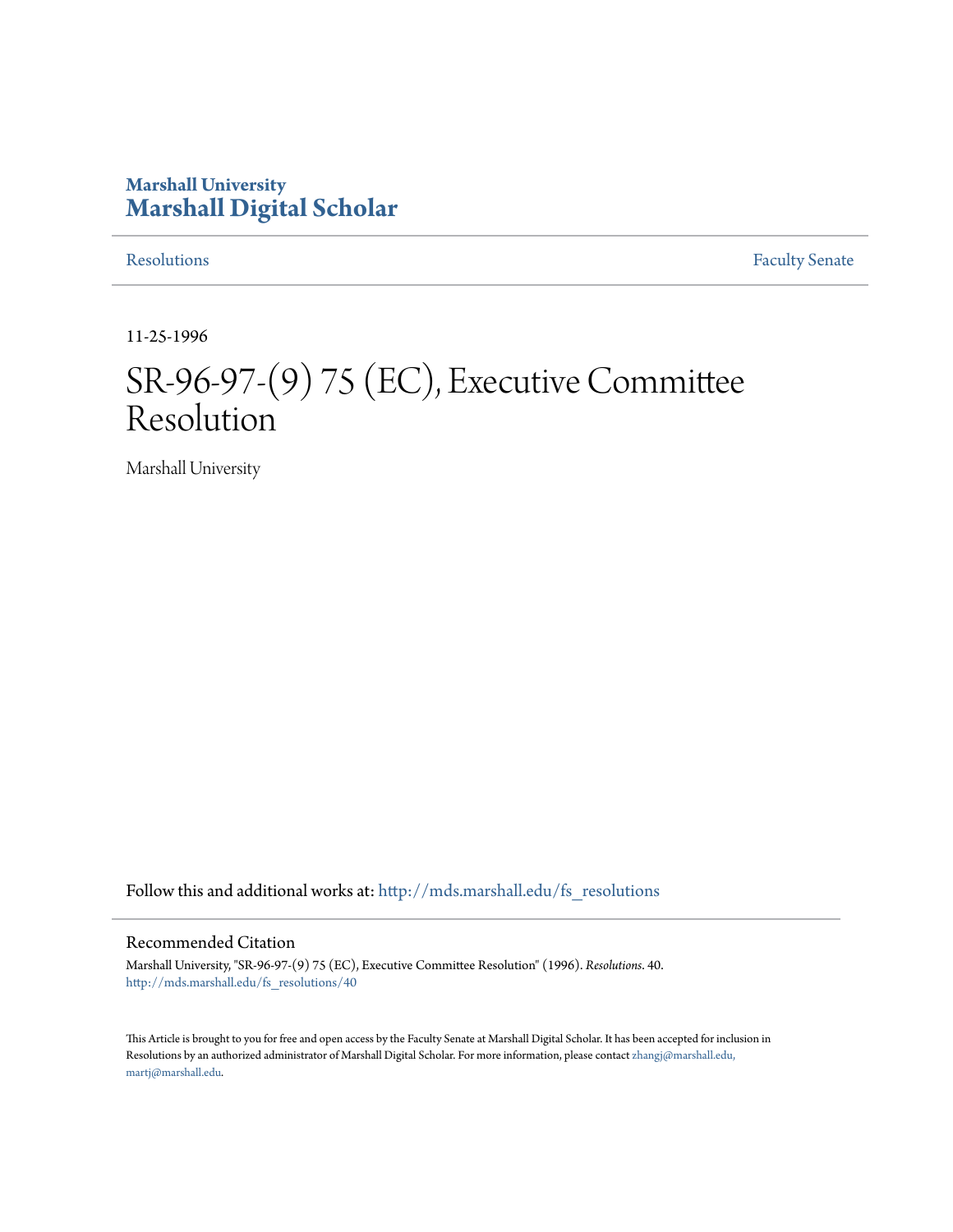## **EXECUTIVE COMMITTEE RESOLUTION**

## **SR-96-97-(9) 75 (EC)**

Be it resolved that the following resolution be adopted:

The following issues represent areas of concern for Marshall University faculty:

- 1. The elimination of the Institutional Hearing Panels as a grievance procedure (Section 14) is unacceptable. Since this is the only opportunity for peer review, and since these Panels provide a valuable internal review of polices and procedures used in Tenure and Promotion, we believe that the Hearing Panels must be retained. Perhaps this peer review could substitute for the Level I grievance review in the case of faculty.
- 2. The addition of "collegiality" as a criterion for promotion (Section 6) may be unmeasurable and introduces subjectivity and personal bias into faculty evaluation. This term should be eliminated.
- 3. We are concerned about the change in the description of academic freedom to include "... should be careful to not introduce into one's teaching matter which has no relation to one's subject." (Section 2). The first part of that sentence covers this issue, to wit, "Further, each faculty member is entitled to freedom in the classroom in discussing the subject taught. .. " because it says the freedom covers the "subject taught." Student and peer evaluation will indicate whether a faculty member is, in fact, dealing with the subject to be taught or not.
- 4. Marshall University currently evaluates tenured faculty every three years, and while annual evaluations of tenured faculty seem valuable, in practicality annual evaluations require much time and effort. This additional effort is wasted unless it is tied to meaningful consequences -- like merit salary increases -- which at Marshall it is not.
- 5. Librarians are concerned about their status on campus; the attached changes are recommended.

**RATIONALE:** This resolution will provide the Board of Trustees and the Series 36 Revision Committee with a summary of the most important concerns regarding the proposed changes to Series 36 "Academic Freedom ... "

## **FACULTY SENATE PRESIDENT:**

| APPROVED CLANA                   |  | DATE: $11 - 25 - 96$ |  |
|----------------------------------|--|----------------------|--|
| <b>DISAPPROVED</b><br>BY SENATE: |  | DATE.                |  |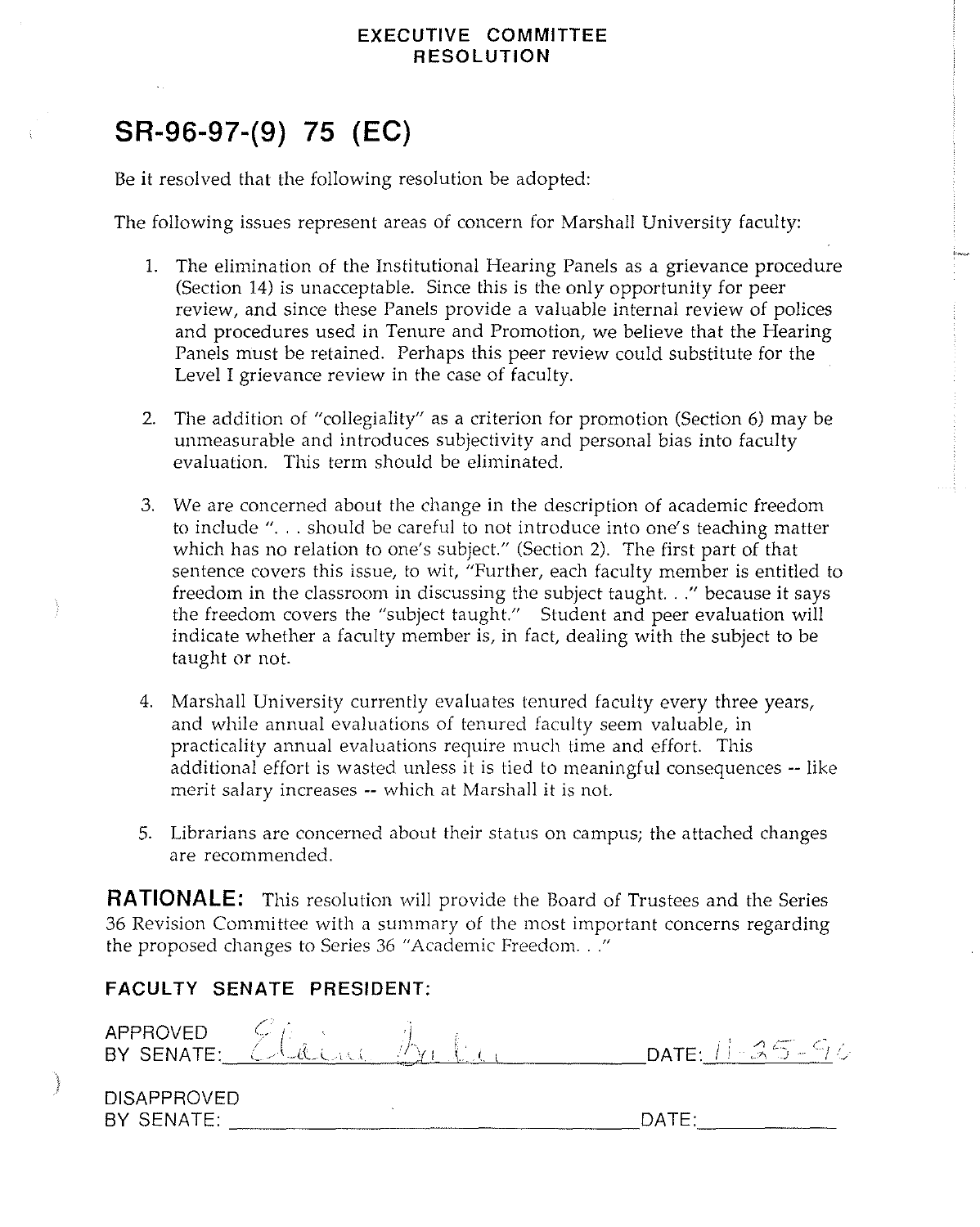UNIVERSITY PRESIDENT:  $\overline{\mathcal{C}}$ **READ:** 

DATE: 12-02-96

## COMMENTS:

Amended on the Senate floor on 11/21/96. The amendment was to revise No. 5 to read: "librarians are concerned about their status on campus; the attached changes are recommended." The Faculty Senate endorses this resolution for future application if revisions of Series 36 continue.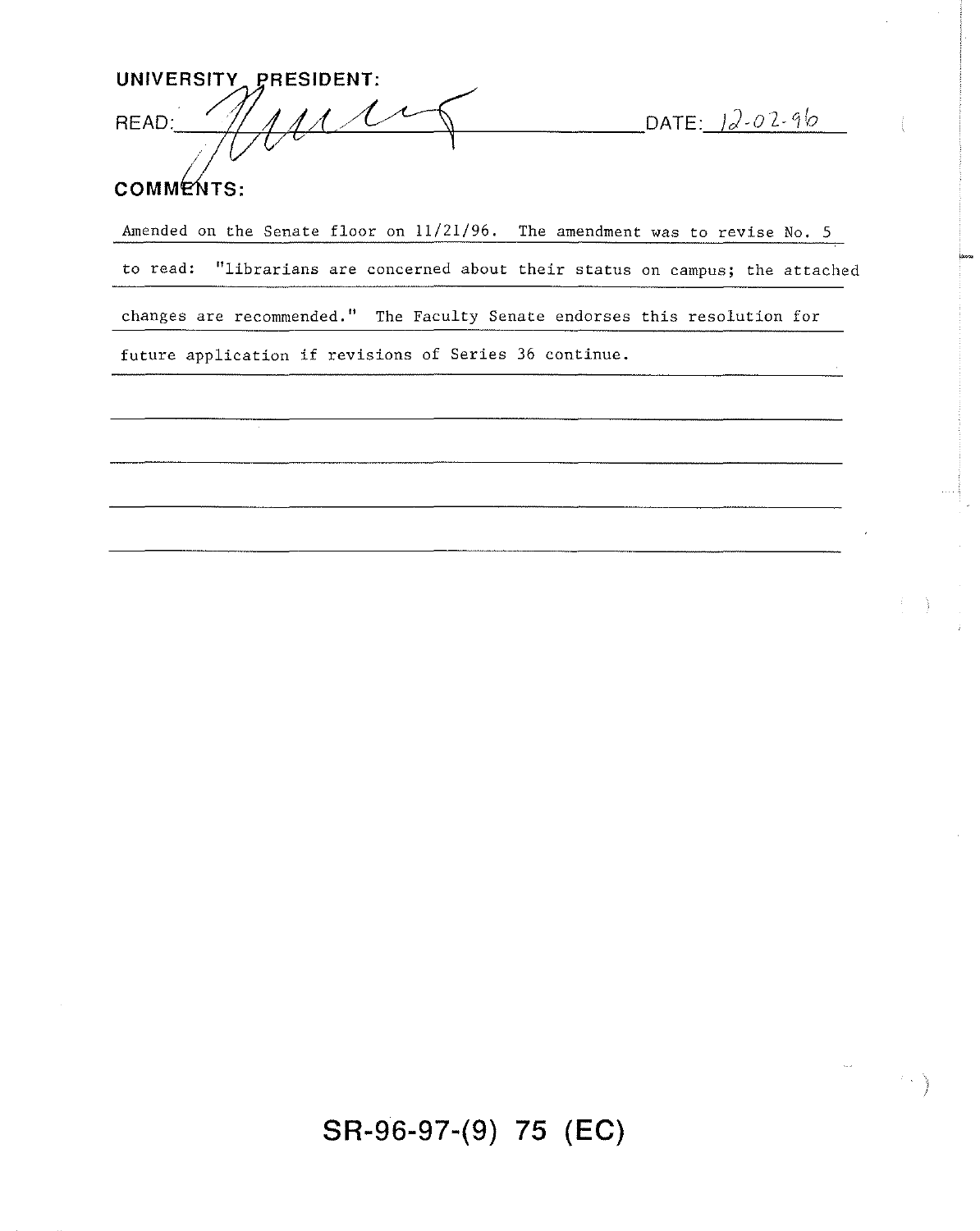#### REVISIONS TO THE DRAFT OF POLICY BULLETIN 36, DATED 9105196

#### Revisions:

Strike-through: text deleted (strike-through) in draft document

**Bold:** text added (bold) in draft document

Italics: Suggested changes to draft document

[Revisions occur in Sections 3 and 4 only]

Section 3

- 3.1 [no changes]
- 3.2 [Insert five instead of four.]
	- 3.2.1 [no changes]
		- 3.2.2 [no changes]
		- 3.2.3 [no changes]
		- 3.2.4 Librarian: Those faculty members who have been appointed by the President or designee as being in a librarian position. Their appointment may be full-time (1.00 FTE or the equivalent, as determined by the institution) or part-time.
		- 3.2.5 Temporary: Those faculty members who have not been appointed in a tenure track probationary, clinical, librarian, or tenured status. Their appointment may be full-time (1.00 FTE or the equivalent, as determined by the institution) or part-time.
- 3.3 [no changes]

#### 3 .4 [no changes]

- 3 .5 Faculty appointed to librarian positions at any institution may be appointed with designated extensions to their ranks which are applicable to their function:
	- *3.5.1* Professor/Librarian IV
	- *3.5.2* Associate Professor/Librarian Ill
	- *3.5.3* Assistant Professor/Librarian II
	- *3.5.4* Instructor/Librarian I
- 3.5 3.6 **[Insert librarian after clinical in first and second sentences.]**
- 3.6 *3.7* [no changes]